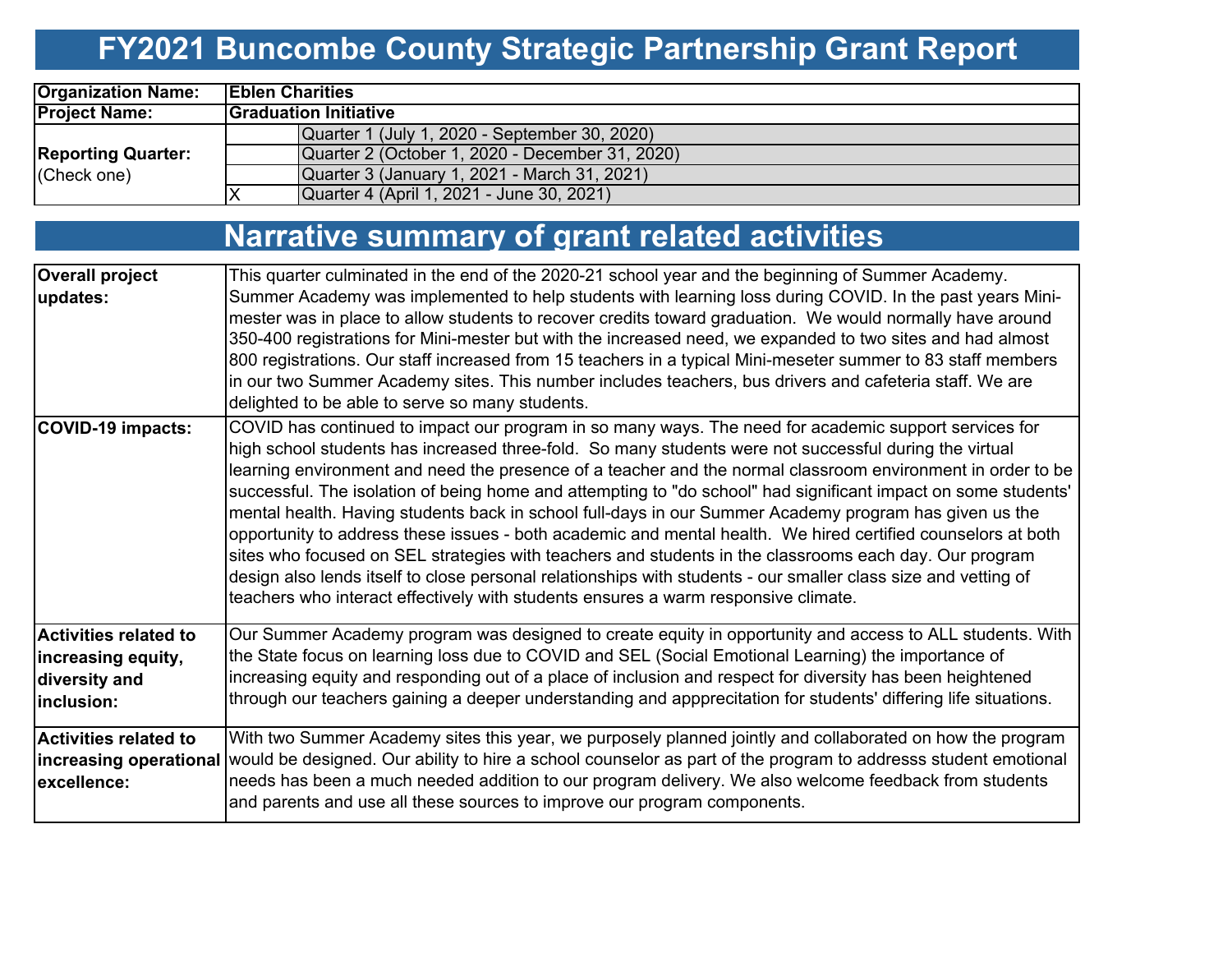## **FY2021 Buncombe County Strategic Partnership Grant Report**

| <b>Organization Name:</b> | <b>IEblen Charities</b> |                                                 |  |  |  |  |  |  |
|---------------------------|-------------------------|-------------------------------------------------|--|--|--|--|--|--|
| <b>Project Name:</b>      |                         | <b>Graduation Initiative</b>                    |  |  |  |  |  |  |
|                           |                         | Quarter 1 (July 1, 2020 - September 30, 2020)   |  |  |  |  |  |  |
| <b>Reporting Quarter:</b> | 10                      | Quarter 2 (October 1, 2020 - December 31, 2020) |  |  |  |  |  |  |
| (Check one)               |                         | Quarter 3 (January 1, 2021 - March 31, 2021)    |  |  |  |  |  |  |
|                           |                         | Quarter 4 (April 1, 2021 - June 30, 2021)       |  |  |  |  |  |  |

### **Progress toward annual goals**

|                                               | Please only include new data for the specific quarter |                  |           |           |           |                 |
|-----------------------------------------------|-------------------------------------------------------|------------------|-----------|-----------|-----------|-----------------|
| <b>Measure</b>                                | <b>Annual Goal</b>                                    | <b>Quarter 1</b> | Quarter 2 | Quarter 3 | Quarter 4 | <b>Progress</b> |
| $#$ of students served through the graduation |                                                       |                  |           |           |           |                 |
| initiative                                    | 1,800                                                 | 523              | 546       | 538       | 857       | 2,464           |
| % of students successfully completing their   |                                                       |                  |           |           |           |                 |
| coursework and earning credits toward         |                                                       |                  |           |           |           |                 |
| graduation                                    | 92%                                                   | 73%              | 75%       | 81%       | 98%       | 98%             |
| # of student households referred to Eblen     |                                                       |                  |           |           |           |                 |
| Charities for support services to eliminate   |                                                       |                  |           |           |           |                 |
| barriers to staying in school                 | 500                                                   | 130              | 234       | 247       | 357       | 968             |

**Comments:**